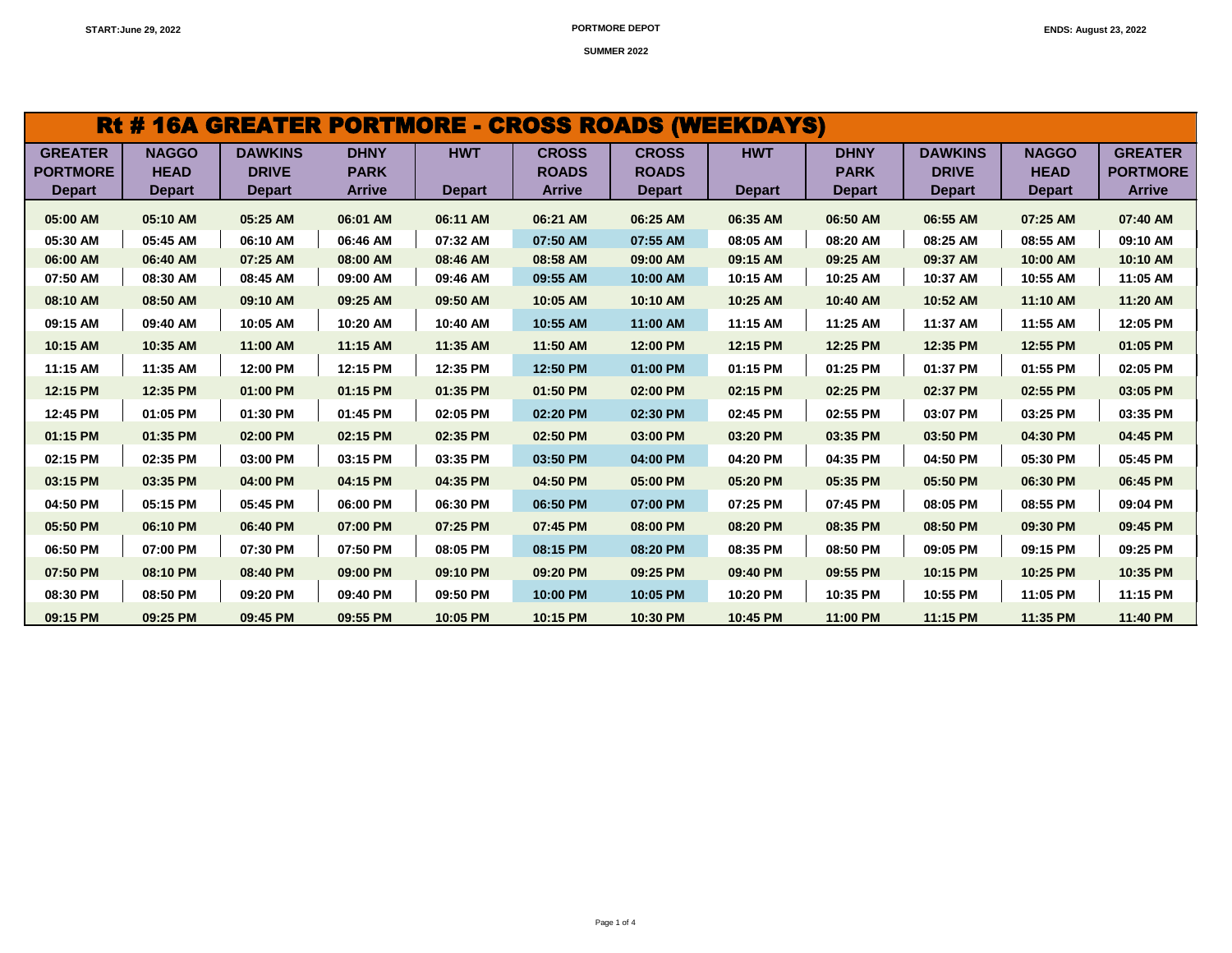|                                                    |                                              | <b>Rt # 16A GREATER PORTMORE - CROSS ROADS (SATURDAYS)</b> |                                                |                             |                                               |                                               |                             |                                                |                                                 |                                              |                                                    |
|----------------------------------------------------|----------------------------------------------|------------------------------------------------------------|------------------------------------------------|-----------------------------|-----------------------------------------------|-----------------------------------------------|-----------------------------|------------------------------------------------|-------------------------------------------------|----------------------------------------------|----------------------------------------------------|
| <b>GREATER</b><br><b>PORTMORE</b><br><b>Depart</b> | <b>NAGGO</b><br><b>HEAD</b><br><b>Depart</b> | <b>DAWKINS</b><br><b>DRIVE</b><br><b>Depart</b>            | <b>DUHANEY</b><br><b>PARK</b><br><b>Arrive</b> | <b>HWT</b><br><b>Depart</b> | <b>CROSS</b><br><b>ROADS</b><br><b>Arrive</b> | <b>CROSS</b><br><b>ROADS</b><br><b>Depart</b> | <b>HWT</b><br><b>Depart</b> | <b>DUHANEY</b><br><b>PARK</b><br><b>Depart</b> | <b>DAWKINS</b><br><b>DRIVE</b><br><b>Depart</b> | <b>NAGGO</b><br><b>HEAD</b><br><b>Depart</b> | <b>GREATER</b><br><b>PORTMORE</b><br><b>Arrive</b> |
| 05:30 AM                                           | 05:40 AM                                     | 05:47 AM                                                   | 06:07 AM                                       | 06:16 AM                    | 06:25 AM                                      | 06:30 AM                                      | 06:40 AM                    | 06:55 AM                                       | 07:15 AM                                        | 07:25 AM                                     | 07:40 AM                                           |
| 06:00 AM                                           | 06:10 AM                                     | 06:17 AM                                                   | 06:37 AM                                       | 06:46 AM                    | 06:56 AM                                      | 07:06 AM                                      | 07:16 AM                    | 07:31 AM                                       | 07:51 AM                                        | 08:01 AM                                     | 08:16 AM                                           |
| 06:30 AM                                           | 06:45 AM                                     | 06:55 AM                                                   | 07:15 AM                                       | 07:30 AM                    | 07:40 AM                                      | 07:50 AM                                      | 08:00 AM                    | 08:15 AM                                       | 08:35 AM                                        | 08:45 AM                                     | 09:00 AM                                           |
| 07:40 AM                                           | 07:55 AM                                     | 08:05 AM                                                   | 08:25 AM                                       | 08:40 AM                    | 08:50 AM                                      | 09:00 AM                                      | 09:10 AM                    | 09:25 AM                                       | 09:45 AM                                        | 09:55 AM                                     | 10:10 AM                                           |
| 08:30 AM                                           | 08:45 AM                                     | 08:55 AM                                                   | 09:15 AM                                       | 09:30 AM                    | 09:40 AM                                      | 09:50 AM                                      | 10:00 AM                    | 10:15 AM                                       | 10:35 AM                                        | 10:45 AM                                     | 11:00 AM                                           |
| 09:15 AM                                           | 09:30 AM                                     | 09:40 AM                                                   | 10:00 AM                                       | 10:15 AM                    | 10:25 AM                                      | 10:35 AM                                      | 10:45 AM                    | 11:00 AM                                       | 11:20 AM                                        | 11:30 AM                                     | 11:45 AM                                           |
| 10:15 AM                                           | 10:30 AM                                     | 10:40 AM                                                   | 11:00 AM                                       | 11:15 AM                    | 11:25 AM                                      | 11:35 AM                                      | 11:45 AM                    | 12:00 PM                                       | 12:20 PM                                        | 12:30 PM                                     | 12:45 PM                                           |
| 11:15 AM                                           | 11:30 AM                                     | 11:40 AM                                                   | 12:00 PM                                       | 12:15 PM                    | 12:25 PM                                      | 12:35 PM                                      | 12:45 PM                    | 01:00 PM                                       | 01:20 PM                                        | 01:30 PM                                     | 01:45 PM                                           |
| 12:10 PM                                           | 12:25 PM                                     | 12:35 PM                                                   | 12:55 PM                                       | 01:10 PM                    | 01:25 PM                                      | 01:35 PM                                      | 01:45 PM                    | 02:00 PM                                       | 02:20 PM                                        | 02:30 PM                                     | 02:45 PM                                           |
| 01:05 PM                                           | 01:20 PM                                     | 01:30 PM                                                   | 01:50 PM                                       | 02:05 PM                    | 02:20 PM                                      | 02:30 PM                                      | 02:40 PM                    | 02:55 PM                                       | 03:15 PM                                        | 03:25 PM                                     | 03:40 PM                                           |
| 02:00 PM                                           | 02:15 PM                                     | 02:25 PM                                                   | 02:45 PM                                       | 03:00 PM                    | 03:15 PM                                      | 03:25 PM                                      | 03:35 PM                    | 03:50 PM                                       | 04:10 PM                                        | 04:20 PM                                     | 04:35 PM                                           |
| 02:55 PM                                           | 03:10 PM                                     | 03:20 PM                                                   | 03:40 PM                                       | 03:55 PM                    | 04:05 PM                                      | 04:15 PM                                      | 04:25 PM                    | 04:40 PM                                       | 05:00 PM                                        | 05:10 PM                                     | 05:25 PM                                           |
| 03:50 PM                                           | 04:05 PM                                     | 04:15 PM                                                   | 04:35 PM                                       | 04:50 PM                    | 05:00 PM                                      | 05:10 PM                                      | 05:20 PM                    | 05:35 PM                                       | 05:55 PM                                        | 06:05 PM                                     | 06:20 PM                                           |
| 04:45 PM                                           | 05:00 PM                                     | 05:10 PM                                                   | 05:30 PM                                       | 05:45 PM                    | 05:55 PM                                      | 06:05 PM                                      | 06:15 PM                    | 06:30 PM                                       | 06:50 PM                                        | 07:00 PM                                     | 07:15 PM                                           |
| 05:40 PM                                           | 05:55 PM                                     | 06:05 PM                                                   | 06:25 PM                                       | 06:40 PM                    | 06:50 PM                                      | 07:00 PM                                      | 07:10 PM                    | 07:25 PM                                       | 07:45 PM                                        | 07:55 PM                                     | 08:05 PM                                           |
| 06:30 PM                                           | 06:45 PM                                     | 06:55 PM                                                   | 07:15 PM                                       | 07:30 PM                    | 07:40 PM                                      | 07:50 PM                                      | 08:00 PM                    | 08:15 PM                                       | 08:35 PM                                        | 08:45 PM                                     | 08:55 PM                                           |
| 07:20 PM                                           | 07:30 PM                                     | 07:40 PM                                                   | 07:55 PM                                       | 08:10 PM                    | 08:20 PM                                      | 08:30 PM                                      | 08:40 PM                    | 08:55 PM                                       | 09:15 PM                                        | 09:25 PM                                     | 09:35 PM                                           |
| 08:10 PM                                           | 08:20 PM                                     | 08:30 PM                                                   | 08:45 PM                                       | 09:00 PM                    | 09:10 PM                                      | 09:20 PM                                      | 09:30 PM                    | 09:45 PM                                       | 10:05 PM                                        | 10:15 PM                                     | 10:25 PM                                           |
| 09:00 PM                                           | 09:10 PM                                     | 09:20 PM                                                   | 09:35 PM                                       | 09:50 PM                    | 10:00 PM                                      | 10:10 PM                                      | 10:20 PM                    | 10:35 PM                                       | 10:55 PM                                        | 11:05 PM                                     | 11:15 PM                                           |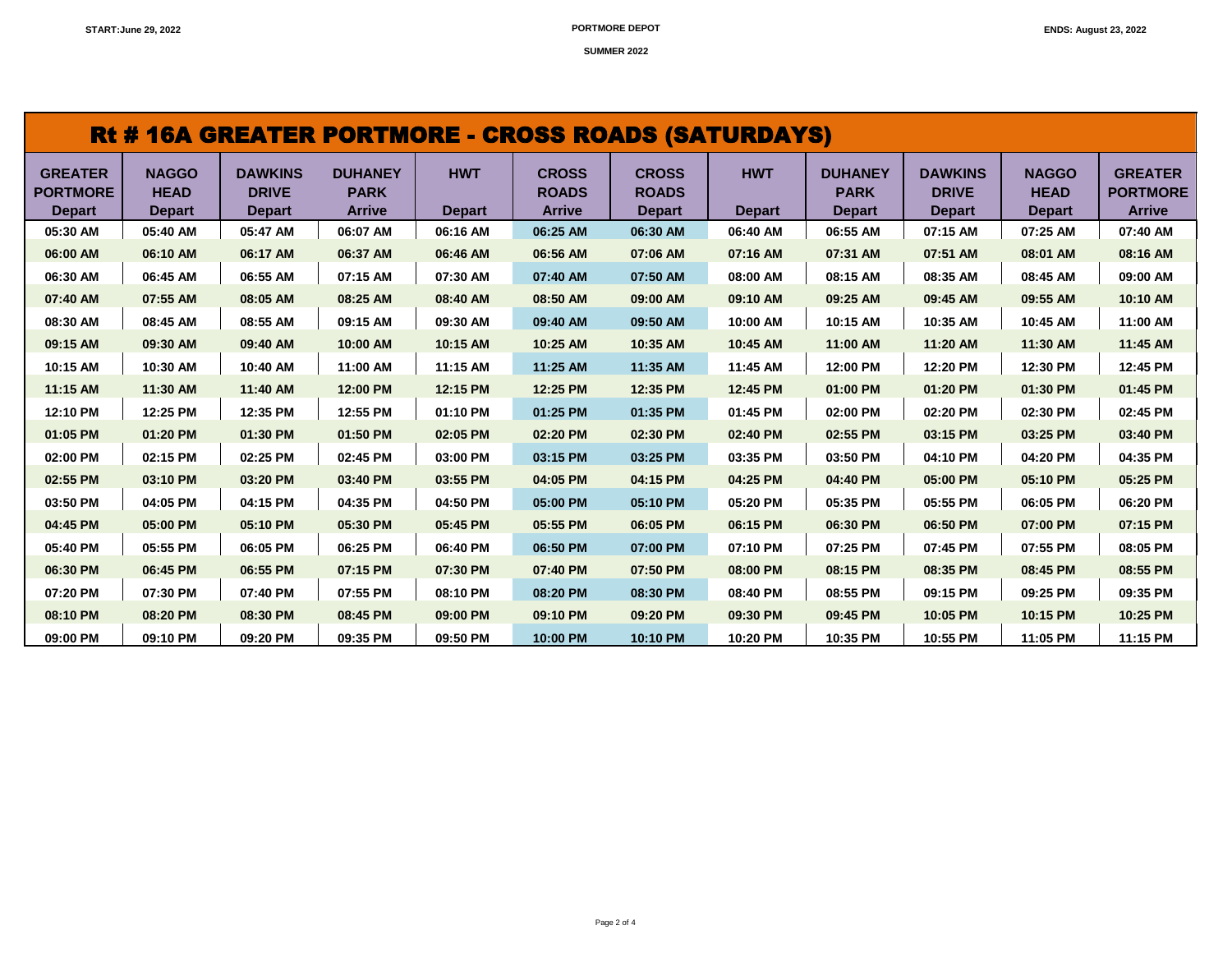| <b>Rt # 16A GREATER PORTMORE - CROSS ROADS (SUNDAYS)</b> |                                              |                                                 |                                                |                             |                                               |                                               |                             |                                                |                                                 |                                              |                                                    |  |  |
|----------------------------------------------------------|----------------------------------------------|-------------------------------------------------|------------------------------------------------|-----------------------------|-----------------------------------------------|-----------------------------------------------|-----------------------------|------------------------------------------------|-------------------------------------------------|----------------------------------------------|----------------------------------------------------|--|--|
| <b>GREATER</b><br><b>PORTMORE</b><br><b>Depart</b>       | <b>NAGGO</b><br><b>HEAD</b><br><b>Depart</b> | <b>DAWKINS</b><br><b>DRIVE</b><br><b>Depart</b> | <b>DUHANEY</b><br><b>PARK</b><br><b>Arrive</b> | <b>HWT</b><br><b>Depart</b> | <b>CROSS</b><br><b>ROADS</b><br><b>Arrive</b> | <b>CROSS</b><br><b>ROADS</b><br><b>Depart</b> | <b>HWT</b><br><b>Depart</b> | <b>DUHANEY</b><br><b>PARK</b><br><b>Depart</b> | <b>DAWKINS</b><br><b>DRIVE</b><br><b>Depart</b> | <b>NAGGO</b><br><b>HEAD</b><br><b>Depart</b> | <b>GREATER</b><br><b>PORTMORE</b><br><b>Arrive</b> |  |  |
| 06:00 AM                                                 | 06:12 AM                                     | 06:22 AM                                        | 06:47 AM                                       | 07:02 AM                    | 07:12 AM                                      | 07:25 AM                                      | 07:35 AM                    | 07:50 AM                                       | 08:15 AM                                        | 08:25 AM                                     | 08:37 AM                                           |  |  |
| 07:25 AM                                                 | 07:37 AM                                     | 07:47 AM                                        | 08:12 AM                                       | 08:27 AM                    | 08:37 AM                                      | 08:50 AM                                      | 09:00 AM                    | 09:15 AM                                       | 09:40 AM                                        | 09:50 AM                                     | 10:02 AM                                           |  |  |
| 08:50 AM                                                 | 09:02 AM                                     | 09:12 AM                                        | 09:37 AM                                       | 09:52 AM                    | 10:02 AM                                      | 10:15 AM                                      | 10:25 AM                    | 10:40 AM                                       | 11:05 AM                                        | 11:15 AM                                     | 11:27 AM                                           |  |  |
| 10:15 AM                                                 | 10:27 AM                                     | 10:37 AM                                        | 11:02 AM                                       | 11:17 AM                    | 11:27 AM                                      | 11:40 AM                                      | 11:50 AM                    | 12:05 PM                                       | 12:30 PM                                        | 12:40 PM                                     | 12:52 PM                                           |  |  |
| 11:40 AM                                                 | 11:52 AM                                     | 12:02 PM                                        | 12:27 PM                                       | 12:42 PM                    | 12:52 PM                                      | 01:05 PM                                      | 01:15 PM                    | 01:30 PM                                       | 01:55 PM                                        | 02:05 PM                                     | 02:17 PM                                           |  |  |
| 01:05 PM                                                 | 01:17 PM                                     | 01:27 PM                                        | 01:52 PM                                       | 02:07 PM                    | 02:17 PM                                      | 02:30 PM                                      | 02:40 PM                    | 02:55 PM                                       | 03:20 PM                                        | 03:30 PM                                     | 03:42 PM                                           |  |  |
| 02:30 PM                                                 | 02:42 PM                                     | 02:52 PM                                        | 03:17 PM                                       | 03:32 PM                    | 03:42 PM                                      | 03:47 PM                                      | 03:59 PM                    | 04:14 PM                                       | 04:39 PM                                        | 04:49 PM                                     | 05:01 PM                                           |  |  |
| 03:55 PM                                                 | 04:07 PM                                     | 04:17 PM                                        | 04:42 PM                                       | 04:57 PM                    | 05:07 PM                                      | 05:12 PM                                      | 05:24 PM                    | 05:39 PM                                       | 06:04 PM                                        | 06:14 PM                                     | 06:26 PM                                           |  |  |
| 05:15 PM                                                 | 05:27 PM                                     | 05:37 PM                                        | 06:02 PM                                       | 06:17 PM                    | 06:27 PM                                      | 06:32 PM                                      | 06:44 PM                    | 06:59 PM                                       | 07:24 PM                                        | 07:34 PM                                     | 07:44 PM                                           |  |  |
| 06:35 PM                                                 | 06:47 PM                                     | 06:57 PM                                        | 07:22 PM                                       | 07:37 PM                    | 07:47 PM                                      | 08:00 PM                                      | 08:12 PM                    | 08:27 PM                                       | 08:47 PM                                        | 08:57 PM                                     | 09:07 PM                                           |  |  |
| 08:00 PM                                                 | 08:10 PM                                     | 08:20 PM                                        | 08:40 PM                                       | 08:55 PM                    | 09:05 PM                                      | 09:25 PM                                      | 09:37 PM                    | 09:52 PM                                       | 10:12 PM                                        | 10:22 PM                                     | 10:32 PM                                           |  |  |
| 09:25 PM                                                 | 09:35 PM                                     | 09:45 PM                                        | 10:05 PM                                       | 10:20 PM                    | 10:30 PM                                      |                                               |                             |                                                |                                                 |                                              |                                                    |  |  |
|                                                          |                                              |                                                 |                                                |                             |                                               |                                               |                             |                                                |                                                 |                                              |                                                    |  |  |